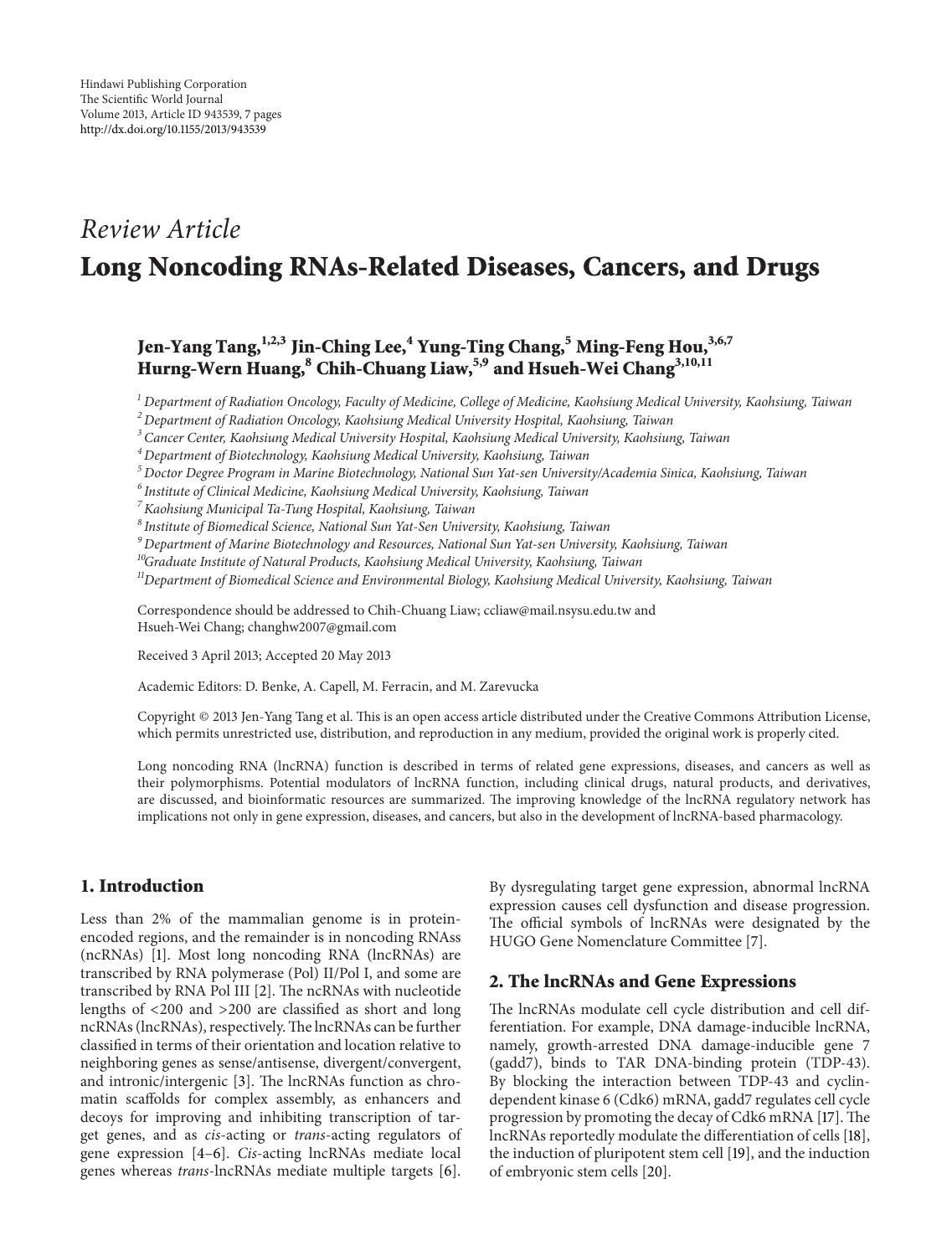Some lncRNAs also have modulating effects on apoptosis [\[21](#page-4-4)]. For example, lncRNA, namely, erythroid prosurvival (EPS) is upregulated in terminal differentiation of murine erythroid cells [\[22\]](#page-4-5) by inhibiting apoptosis [\[23\]](#page-4-6). Similarly, a study of melanoma cell lines showed that by downregulating sprouty homolog 4 intronic transcript 1 (SPRY4-IT1), lncR-NAs inhibit cell proliferation and apoptosis [\[24](#page-4-7)].

In human cells, lncRNAs epigenetically regulate gene expression [\[25](#page-4-8), [26](#page-4-9)] through chromatin remodeling [\[27\]](#page-4-10). For example, the mouse lncRNA, namely, potassium voltagegated channel, KQT-like subfamily, member 1 (KCNQ1) overlapping transcript 1 (Kcnq1ot1) has a chromatin-interacting ability and can downregulate multiple genes in the Kcnq1 domain [\[28\]](#page-4-11). This gene silencing was reported to be mediated by DNA methylation at some target genes [\[29\]](#page-4-12). Other studies of cancer patients show that silenced tumor suppressor genes are often hypermethylated [\[30](#page-4-13)[–32](#page-4-14)]. In the case of tumor suppressor genes, the epigenetic effect may have a role in carcinogenesis. In Hox antisense intergenic RNA (HOTAIR), long intergenic noncoding RNA (lincRNA), which is lncR-NAs transcribed from noncoding DNA regions between protein-coding genes [\[33\]](#page-4-15), may function as scaffolds for assembly of histone modification machinery [\[34\]](#page-4-16).

Some lncRNAs may function through repeat sequences. For example, some lncRNAs that contain Alu elements [\[35](#page-4-17)] may transactivate Staufen 1- (STAU1-) mediated mRNA decay (SMD) by base pairing of Alu elements within both lncRNAs and 3' untranslated region of the SMD target. These lncRNAs then downregulate several SMD targets [\[35](#page-4-17)].

### **3. The lncRNAs and Diseases**

The functions of lncRNAs that are known to have roles in diseases have been reviewed previously [\[36](#page-4-18), [37](#page-4-19)]. Recent studies suggest that lncRNAs have roles in neurodegenerative disorders [\[38](#page-4-20), [39\]](#page-4-21) and brain development [\[40](#page-4-22)]. In Huntington's disease, for example, neural lncRNAs are upregulated in taurine upregulated 1 (TUG1) and in nuclear paraspeckle assembly transcript 1 (NEAT1) but are downregulated in maternally expressed 3 (MEG3). The metastasis-associated lung adenocarcinoma transcript 1 (MALAT1) lncRNA is reportedly highly upregulated in neurons. In cultured hippocampal neurons, synaptic density is reduced by MALAT1 depletion but rescued by MALAT1 overexpression. Studies of patients with alcohol addiction reveal upregulated MALAT1 in the cerebellum, hippocampus, and brain stem [\[41](#page-4-23)], which suggests that the lncRNA network may have key roles in neurodegenerative processes [\[42\]](#page-4-24).

Studies of patients with facioscapulohumeral muscular dystrophy (FSHD) involving Polycomb/Trithorax epigenetic regulation show a deregulated copy number in D4Z4 repeat mapping to 4q35 [\[43\]](#page-4-25). A recent study of FSHD patients further showed that selective upregulation of DBE-T, a chromatin-associated lncRNA, reverses repression of 4q35 gene transcription [\[44\]](#page-4-26). These results suggest that lncRNAs derived from repetitive sequences may contribute to disease development through epigenetic regulation.

Recently, the single nucleotide polymorphisms (SNPs) of lncRNAs have been found to play important roles for disease association studies. For example, the SNP rs1333049 in the lncRNA, namely, antisense noncoding RNA in the INK4 locus (ANRIL) is reportedly associated with myocardial infarction as well as the pharmacogenomic evaluation in hypercholesterolemia [\[45](#page-4-27)]. SNP rs2383207 on lncRNA-ANRIL and SNP rs11066001 on protein-coded BRCA1 associated-protein (BRAP) gene were both associated with ankle-brachial index in a Taiwanese population [\[46](#page-4-28)]. Three SNPs (rs2067051, rs2251375, and rs4929984) located in 5 region of the H19 imprinted maternally expressed transcript (H19) genes were reportedly associated with birth weight [\[47\]](#page-4-29). Additionally, the rs2839698 TC genotype of H19 was reportedly associated with a low risk for nonmuscle-invasive disease [\[48](#page-4-30)].

## **4. The lncRNAs and Cancers**

Aberrant lncRNA expression contributes to tumor development in many cancer types [\[49](#page-4-31)[–55\]](#page-5-0). For example, an lncRNA microarray showed that some lncRNAs contribute to glioma carcinogenesis [\[56](#page-5-1), [57\]](#page-5-2). The lncRNAs also have important roles in the development of lung [\[58](#page-5-3)], breast [\[59](#page-5-4)], and liver cancers [\[60\]](#page-5-5).

The accumulating evidence of lncRNA involvement in carcinogenesis includes findings that downregulation of maternally expressed gene 3 (MEG3), an imprinted lncRNA, is associated with carcinogenesis of meningiomas [\[61\]](#page-5-6) and bladder cancer [\[62](#page-5-7)]. The lncRNA, namely, ANRIL also contributes to the development of plexiform neurofibromas in neurofibromatosis type 1 [\[63](#page-5-8)]. The ANRIL downregulates tumor suppressor gene p15 (INK4B) expression by binding to and recruiting the suppressor of zeste 12 homolog (*Drosophila*) (SUZ12), a component of the Polycomb Repressive Complex 2 [\[64](#page-5-9)]. When DNA damage occurs, ANRIL is upregulated by the ATM-E2F1 signaling pathway [\[65](#page-5-10)].

In human colorectal cancer, lncRNA H19 and H19 derived miR-675 are overexpressed in cell lines and primary tissues but not in adjacent noncancerous tissues [\[66](#page-5-11)]. Exogenous miR-675 expression also downregulates the tumor suppressor retinoblastoma, which is a direct target of miR-675 and increases tumor cell growth. Upregulation of H19 is also known to contribute to gastric cancer cell proliferation [\[67](#page-5-12)] and bladder cancer metastasis [\[68](#page-5-13)].

The HOTAIR is overexpressed in breast [\[69\]](#page-5-14), nasopharyngeal [\[70](#page-5-15)], and liver [\[71](#page-5-16)] cancers. Loss of HOTAIR moderates the invasiveness of breast cancer, particularly in cells with upregulated Polycomb Repressive Complex 2 (PRC2). In nasopharyngeal and hepatocellular carcinoma, upregulated expression of HOTAIR indicates a poor prognosis [\[70,](#page-5-15) [71\]](#page-5-16).

In lung cancer cells, downregulation of MALAT1 by siRNA decreases cell motility and downregulates motilityrelated genes [\[72\]](#page-5-17), which suggests that MALAT1 promotes lung cancer metastasis. Similarly, MALAT1 is important in regulating cell proliferation, migration, and invasion of colorectal cancer metastasis [\[73\]](#page-5-18). In bladder cancer tissues, MALAT1 is overexpressed. Downregulation of MALAT1 by siRNA, the epithelial-to-mesenchymal transition-related genes, and cell migration of bladder cancer cells are inhibited [\[74](#page-5-19)]. After liver transplantation, MALAT1 is overexpressed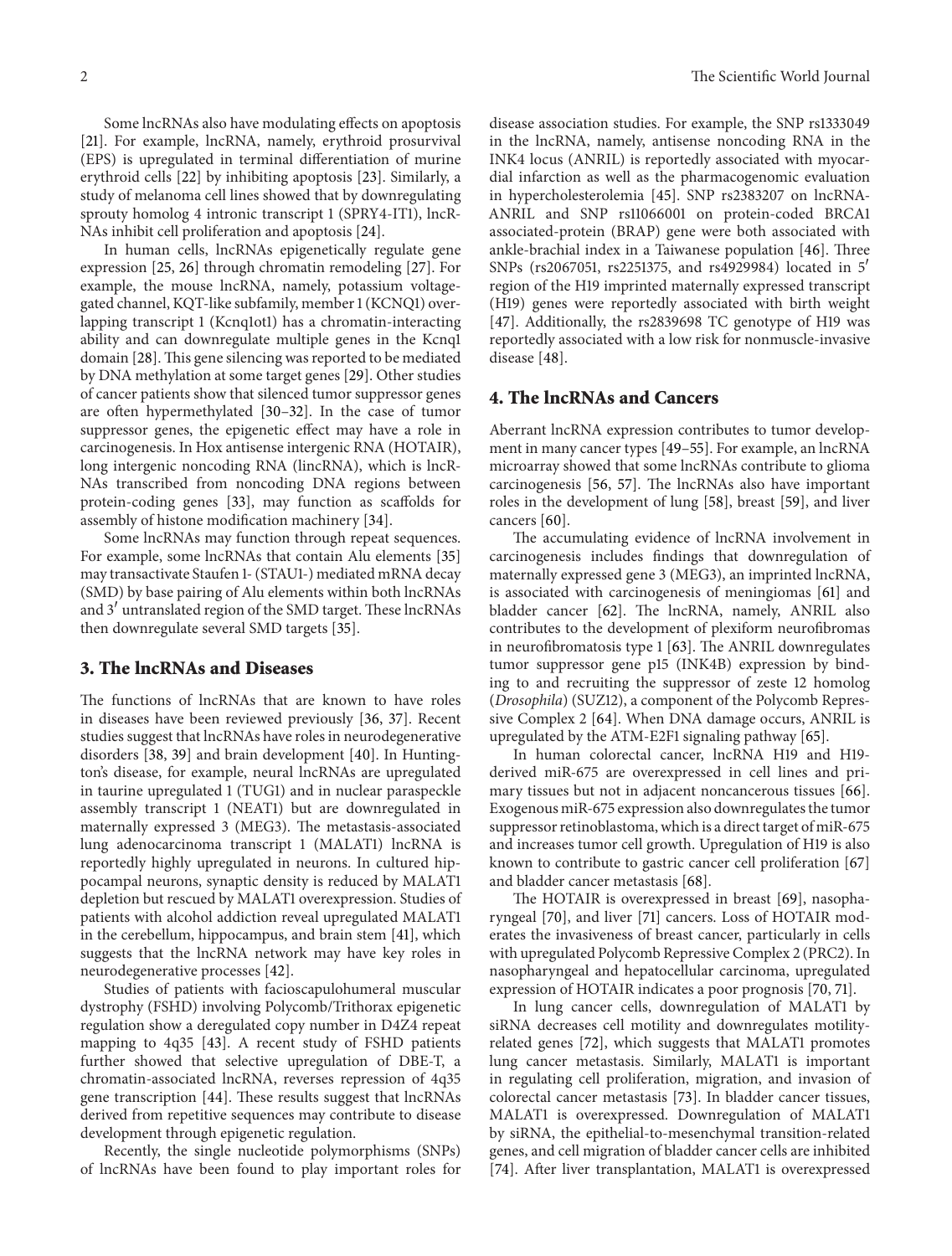in both cell lines and tissues of patients with hepatocellular carcinoma. Additionally, upregulated MALAT1 is associated with increased risk of liver tumor recurrence [\[75\]](#page-5-20).

An lncRNA of highly upregulated liver cancer (HULC) is reportedly overexpressed in hepatocellular carcinoma [\[76\]](#page-5-21). The HULC may downregulate miR-372 and induce phosphorylation of cAMP responsive element binding protein 1 (CREB1) in liver cancer [\[77\]](#page-5-22). Similarly, overexpressed lncRNA, namely, urothelial carcinoma associated 1 (UCA1) affects cell proliferation and invasion in bladder cancer [\[78\]](#page-5-23). The CREB1 is involved in the UCA1-mediated cell cycle distribution of bladder cancer [\[79\]](#page-5-24). Another lncRNA, UCA1a (cancer-upregulated drug-resistant gene, CUDR), reportedly regulates the carcinogenesis of human bladder cancer [\[80](#page-5-25)].

Methylation may also have a modulating role in lncRNA expression. For example, a study of triple-negative breast cancer cell lines showed hypermethylation and downregulation in both miR-31 and its MIR31 host gene (MIR31HG) [\[81](#page-5-26)]. The lncRNA, namely, colorectal neoplasia differentially expressed (CRNDE) is overexpressed in colorectal cancer and leukemia [\[82](#page-5-27)]. In esophageal adenocarcinoma, high-resolution methylome analyses have shown hypomethylated noncoding DNA regions and upregulated lncRNA in actin filament-associated protein 1 (AFAP1) antisense RNA 1 (AFAP1-AS1) [\[83](#page-5-28)].

Similar to the disease association studies as described above, the accumulating evidence of SNPs in lncRNAs has been reported in cancer association studies. For example, SNP array-based study reported that several SNPs in lncR-NAs were associated with prostate cancer risk [\[84](#page-5-29)]. An lncRNA prostate cancer gene expression marker 1 (PCGEM1) is overexpressed in prostate cancer [\[85](#page-5-30)]. Two tagSNPs (rs6434568 and rs16834898) of the PCGEM1 were reported to be associated with prostate cancer [\[86\]](#page-6-0). Several lncRNAs contain SNPs such as rs7763881 in highly upregulated in liver cancer long noncoding RNA (HULC) and rs619586 in MALAT1 which are reportedly associated with decreased hepatocellular carcinoma risk [\[87](#page-6-1)].

## **5. The lncRNAs and Their Potential Modulators**

Chemically engineered oligonucleotides that have proven effectivess for targeting endogenous miRNAs in mice [\[88](#page-6-2)] have potential applications in lncRNAs. For example, antisense oligonucleotides targeted at the mouse lncRNA Malat1 correct RNA gain-of-function effects of myotonic dystrophy [\[89\]](#page-6-3). Using siRNA treatment to lncRNA, the lncRNA, namely, antidifferentiation ncRNA (ANCR) is downregulated to promote osteoblast differentiation [\[90](#page-6-4)]. Similarly, siRNA-based downregulation of lncRNA associated with liver regeneration (LALR1) inhibits hepatocyte proliferation and cell cycle progression during liver regeneration [\[91\]](#page-6-5). Data obtained by a recent systematic transcriptome-wide analysis of lncRNAmiRNA interactions [\[92\]](#page-6-6) may reveal additional regulators of lncRNA expression such as miRNAs that contribute to lncRNA degeneration. For example, in some lncRNAs targeted by breast cancer-related miRNAs, changes in gene expressions differ between women with and without breast tumors [\[93](#page-6-7)].

Inhibitors that modulate lncRNA function have also been identified. For example, small molecules such as diazobenzene-related compounds are now known to inhibit the function of miR-21 [\[94](#page-6-8)], a polyadenylated lncRNA [\[95](#page-6-9)]. 5-aza-2 -deoxycytidine (5-aza-dC), a methylation inhibitor, inhibits the methylation of putative imprinted control region (ICR) of H19 gene and leads to the downregulation of the H19 mRNA expression in blastocysts derived from vitrified twocell embryos [\[96](#page-6-10)].This finding suggests that epigenetic agents may be the modulators for lncRNA expression as well as their related targeting signals.

The hypothesis that environmental exposures are another cause of ncRNA alterations [\[97](#page-6-11)] was tested by exposing aquatic midges to xenobiotics, which revealed upregulation of lncRNAs derived from repetitive sequences [\[98\]](#page-6-12). Additionally, telomeric and centromeric ncRNA can be activated by bisphenol A, a synthetic chemical with estrogen-like effects [\[98\]](#page-6-12). Based on these findings, some drugs may also modulate lncRNA expression. Therefore, many natural products and their derivatives are likely to prove suitable for screening and identifying these modulators in lncRNAs.

## **6. Long Noncoding RNA and Bioinformatics Resources**

Computational methods for predicting lncRNA function have been well reviewed [\[99\]](#page-6-13). Recently, consistently improving computational capability enabled rapid development of functional analyses and bioinformatics resources for lncR-NAs [\[100\]](#page-6-14). Except for NRED [\[8\]](#page-3-7), ncFANs [\[9\]](#page-3-8), and lncRNAdb [\[10](#page-3-9)], we summarize the update progression of bioinformatics resources for lncRNAs during 2012-2013 as shown in Table [1.](#page-3-10)

For example, the NRED [\[8\]](#page-3-7) database of lncRNA expression includes both microarray and *in situ* hybridization data for human and mouse lncRNAs. The noncoding RNA Function Anotation server (ncFANs) [\[9\]](#page-3-8), a web server for functional anotation of lncRNAs, includes ten reannotated human and mouse microarray datasets. The lncRNAdb [\[10](#page-3-9)] is a comprehensive database of eukaryotic lncRNA anotations. The data contained in the lncRNAdb include sequences, structures, genomic contexts, expressions, and subcellular distributions. Most (∼75%) lncRNAs in the database were collected from mammals.

The NONCODE v3.0 [\[11](#page-3-11)] is an integrated database of lncRNA anotations obtained from re-annotated and updated microarray data from NONCODE v2.0 [\[101](#page-6-15)]. The NON-CODE v3.0 database includes a visualized Genome Browser and a BLAST-based sequence alignment search. Since the secondary structure of an lncRNA may affect its protein interactions, the LNCipedia [\[12\]](#page-3-12) provides helpful information for visualizing the structures of annotated lncRNA sequences. The LNCipedia also uses an algorithm for predicting potential coding scores for each transcript and an HMMER algorithm for searching for RNA sequences in Pfam protein domains. The LncRNADisease [\[102\]](#page-6-16) provides experimentally validated lncRNA—disease associations for 166 diseases in curated lncRNA interacting partners at the protein, RNA, miRNA, and DNA levels. Similarly, DIANA-LncBase provides experimentally verified and computationally predicted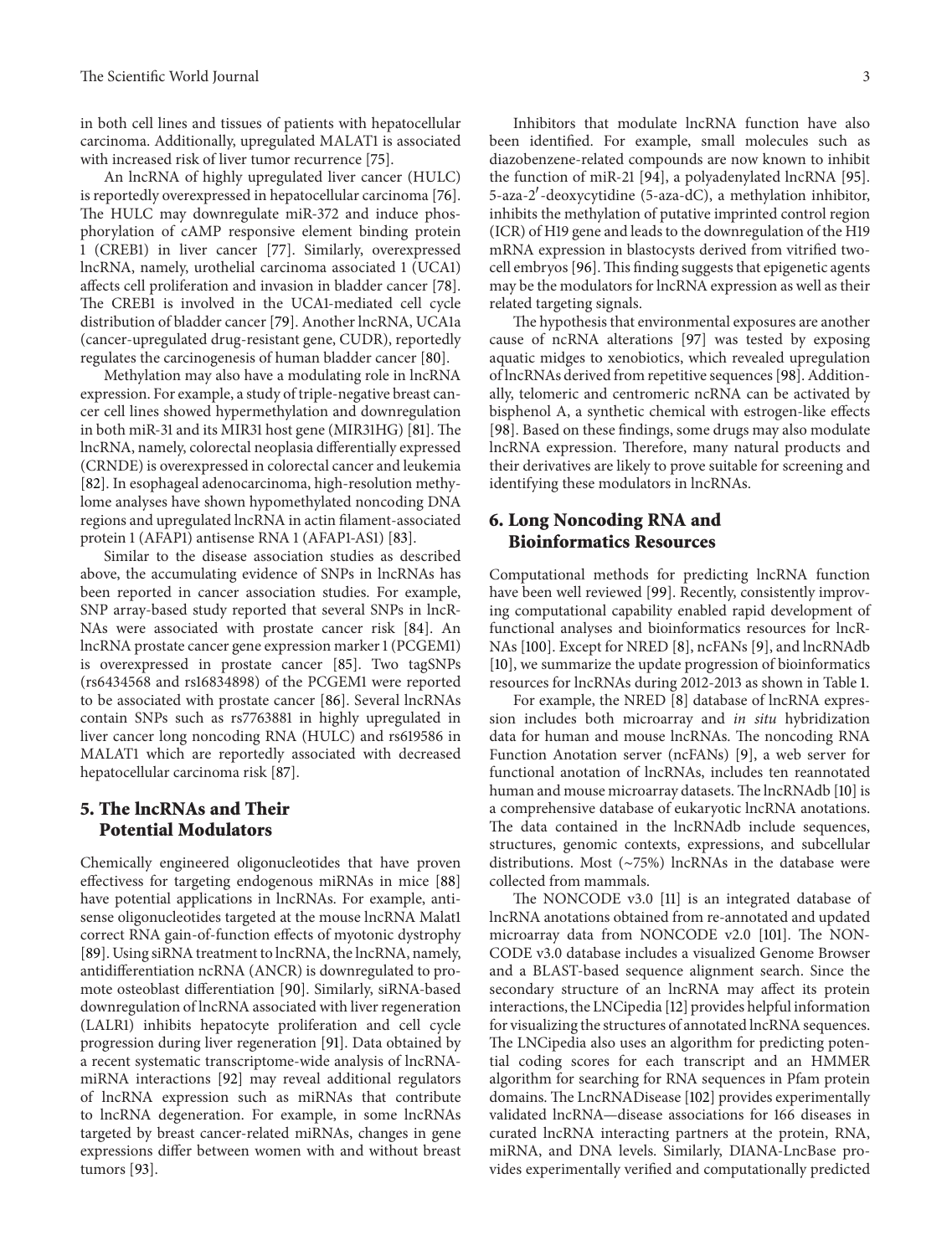<span id="page-3-10"></span>

| TABLE 1: The lncRNA bioinformatics resources. |
|-----------------------------------------------|
|-----------------------------------------------|

| Name                    | Description                                                                                                                                                         |
|-------------------------|---------------------------------------------------------------------------------------------------------------------------------------------------------------------|
| NRED[8]                 | Database of lncRNA expression. (http://nred.matticklab.com/cgi-bin/ncrnadb.pl/)                                                                                     |
| $ncFANs$ [9]            | Web server for functional annotation of lncRNAs. (http://ebiomed.org/ncfans/)                                                                                       |
| lncRNAdb [10]           | Database of comprehensive annotations of functional lncRNAs. (http://www.lncrnadb.org/)                                                                             |
| NONCODE <sup>[11]</sup> | Database of integrative annotations of lncRNAs. (http://www.noncode.org/NONCODERv3/guide.htm)                                                                       |
| LNCipedia [12]          | Database of annotations and structures of lncRNA sequences. (http://www.lncipedia.org/)                                                                             |
| LncRNADisease [13]      | Database of lncRNA-associated diseases. (http://cmbi.bjmu.edu.cn/lncrnadisease/)                                                                                    |
| DIANA-LncBase [14]      | Database of microRNA targets on lncRNAs. (http://www.microrna.gr/LncBase/)                                                                                          |
| iSeeRNA [15]            | The lincRNA transcripts identified from transcriptome sequencing data.<br>(http://www.myogenesisdb.org/iSeeRNA/)                                                    |
| ChIPBase [16]           | Database for annotating and exploring the expression profiles in transcriptional regulation of lncRNAs and<br>other ncRNAs. (http://deepbase.sysu.edu.cn/chipbase/) |

miRNA target sites of human and mouse lncRNAs [\[14\]](#page-3-14). The iSeeRNA [\[15](#page-3-15)] webserver was constructed by using a support vector machine- (SVM-) based classifier to identify lincRNAs from transcriptome sequencing data. Based on next-generation sequencing (ChIP-Seq) data, ChIPBase [\[16](#page-4-32)] provides anotations and identifyies information for transcription factor binding sites (TFBS) of lncRNAs and miR-NAs from chromatin immunoprecipitation. A database of the regulatory relationships of transcription factors/lncRNA and transcription factors/miRNA is also being considered.

### **7. Conclusion**

Various lncRNA functions are essential for regulating gene expression. This study focused on lncRNA dysregulation associated with disease progression and carcinogenesis and on the development of drugs for modulating lncRNA function. Since lncRNA is rarely studied in natural products, the resources mentioned in the paper may provide helpful information for researchers studying natural products.

### **Acknowledgments**

This study was supported by a Grant from the National Science Council (NSC101-2320-B-037-049), the Department of Health, Executive Yuan, Republic of China (DOH102- TD-C-111-002), the Kaohsiung Medical University Research Foundation (KMUER001), and the National Sun Yat-Sen University-KMU Joint Research Project (no. NSYSU-KMU 102-034).

## <span id="page-3-0"></span>**References**

- <span id="page-3-1"></span>[1] Y. Hayashizaki, "Molecular biology: the transcriptional landscape of the mammalian genome," *Science*, vol. 309, no. 5740, pp. 1559–1563, 2005.
- <span id="page-3-2"></span>[2] H. Bierhoff, K. Schmitz, F. Maass, J. Ye, and I. Grummt, "Noncoding transcripts in sense and antisense orientation regulate the epigenetic state of ribosomal RNA genes," *Cold Spring Harbor Symposia on Quantitative Biology*, vol. 75, pp. 357–364, 2010.
- <span id="page-3-3"></span>[3] J. L. Rinn and H. Y. Chang, "Genome regulation by long noncoding RNAs," *Annual Review of Biochemistry*, vol. 81, pp. 145–166, 2012.
- <span id="page-3-4"></span>[4] K. C. Wang and H. Y. Chang, "Molecular mechanisms of long noncoding RNAs," *Molecular Cell*, vol. 43, no. 6, pp. 904–914, 2011.
- [5] U. A. Ørom and R. Shiekhattar, "Long non-coding RNAs and enhancers," *Current Opinion in Genetics & Development*, vol. 21, no. 2, pp. 194–198, 2011.
- <span id="page-3-5"></span>[6] T. Nagano and P. Fraser, "No-nonsense functions for long noncoding RNAs," *Cell*, vol. 145, no. 2, pp. 178–181, 2011.
- <span id="page-3-6"></span>[7] M. W. Wright and E. A. Bruford, "Naming "junk": human nonprotein coding RNA (ncRNA) gene nomenclature," *Human Genomics*, vol. 5, no. 2, pp. 90–98, 2011.
- <span id="page-3-7"></span>[8] M. E. Dinger, K. C. Pang, T. R. Mercer, M. L. Crowe, S. M. Grimmond, and J. S. Mattick, "NRED: a database of long noncoding RNA expression," *Nucleic Acids Research*, vol. 37, no. 1, pp. D122–D126, 2009.
- <span id="page-3-8"></span>[9] Q. Liao, H. Xiao, D. Bu et al., "NcFANs: a web server for functional annotation of long non-coding RNAs," *Nucleic Acids Research*, vol. 39, no. 2, pp. W118–W124, 2011.
- <span id="page-3-9"></span>[10] P. P. Amaral, M. B. Clark, D. K. Gascoigne, M. E. Dinger, and J. S. Mattick, "LncRNAdb: a reference database for long noncoding RNAs," *Nucleic Acids Research*, vol. 39, pp. D146–D151, 2011.
- <span id="page-3-11"></span>[11] D. Bu, K. Yu, S. Sun et al., "NONCODE v3. 0: integrative annotation of long noncoding RNAs," *Nucleic Acids Research*, vol. 40, pp. 210–215, 2012.
- <span id="page-3-12"></span>[12] P. J. Volders, K. Helsens, X. Wang et al., "LNCipedia: a database for annotated human lncRNA transcript sequences and structures," *Nucleic Acids Research*, vol. 41, pp. D246–D251, 2013.
- <span id="page-3-13"></span>[13] X. M. Fernandez-Suarez and M. Y. Galperin, "The 2013 nucleic acids research database issue and the online molecular biology database collection," *Nucleic Acids Research*, vol. 41, pp. D1–D7, 2013.
- <span id="page-3-14"></span>[14] M. D. Paraskevopoulou, G. Georgakilas, N. Kostoulas et al., "DIANA-LncBase: experimentally verified and computationally predicted microRNA targets on long non-coding RNAs," *Nucleic Acids Research*, vol. 41, pp. D239–D245, 2013.
- <span id="page-3-15"></span>[15] K. Sun, X. Chen, P. Jiang, X. Song, H. Wang, and H. Sun, "iSeeRNA: identification of long intergenic non-coding RNA transcripts from transcriptome sequencing data," *BMC Genomics*, vol. 14, supplement 2, article S7, 2013.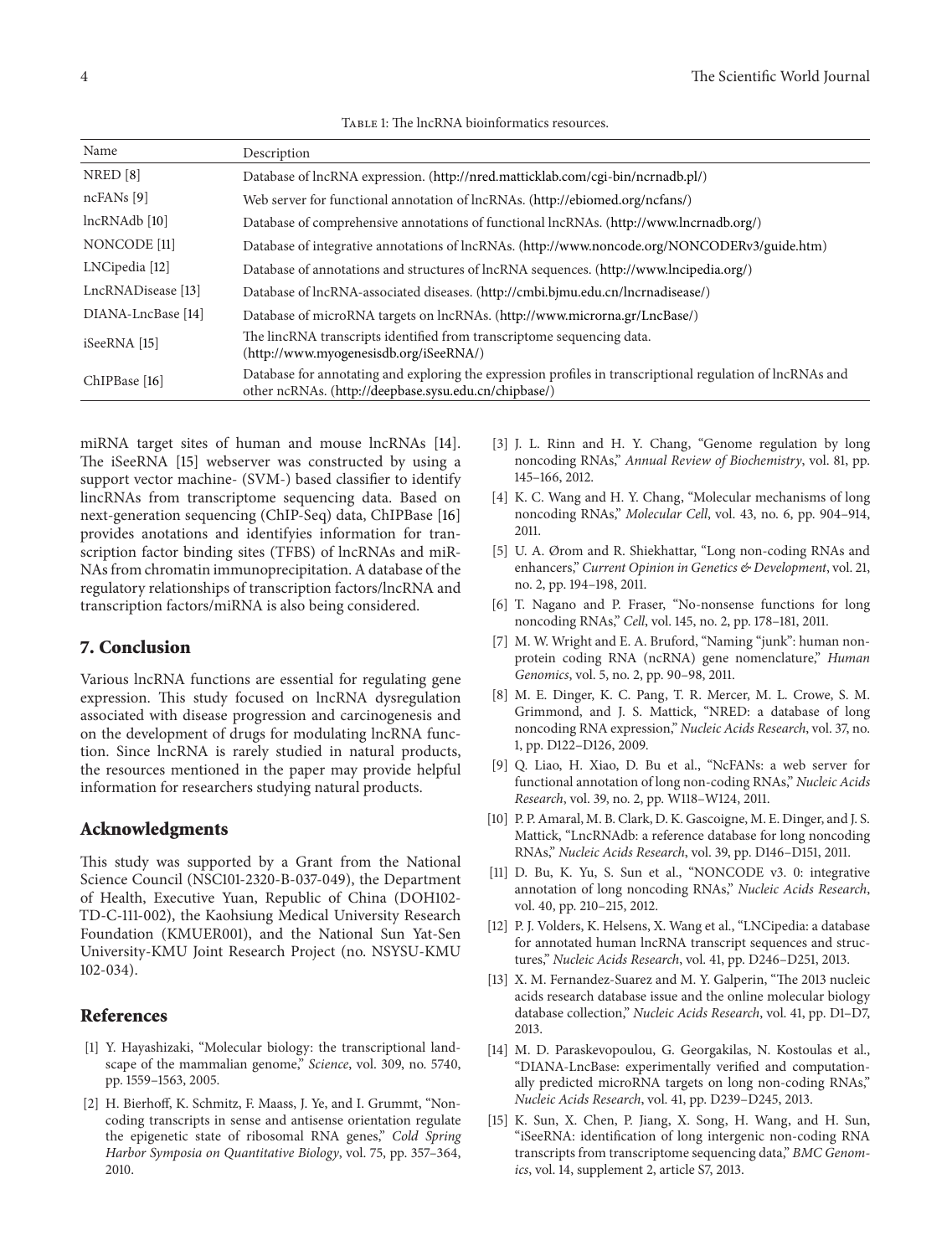- <span id="page-4-32"></span>[16] J. H. Yang, J. H. Li, S. Jiang, H. Zhou, and L. H. Qu, "ChIPBase: a database for decoding the transcriptional regulation of long non-coding RNA and microRNA genes from ChIP-Seq data," *Nucleic Acids Research*, vol. 41, pp. D177–D187, 2013.
- <span id="page-4-0"></span>[17] X. Liu, D. Li, W. Zhang, M. Guo, and Q. Zhan, "Long noncoding RNA gadd7 interacts with TDP-43 and regulates Cdk6 mRNA decay," *The EMBO Journal*, vol. 31, no. 23, pp. 4415–4427, 2012.
- <span id="page-4-1"></span>[18] W. Hu, J. R. Alvarez-Dominguez, and H. F. Lodish, "Regulation of mammalian cell differentiation by long non-coding RNAs," *EMBO Reports*, vol. 13, no. 11, pp. 971–983, 2012.
- <span id="page-4-2"></span>[19] J. S. Huo and E. T. Zambidis, "Pivots of pluripotency: the roles of non-coding RNA in regulating embryonic and induced pluripotent stem cells," *Biochimica et Biophysica Acta*, vol. 1830, no. 2, pp. 2385–2394, 2013.
- <span id="page-4-3"></span>[20] A. A. Sigova, A. C. Mullen, B. Molinie et al., "Divergent transcription of long noncoding RNA/mRNA gene pairs in embryonic stem cells," *Proceedings of the National Academy of Sciences of the United States of America*, vol. 110, no. 8, pp. 2876– 2881, 2013.
- <span id="page-4-4"></span>[21] S. C. Lakhotia, "Long non-coding RNAs coordinate cellular responses to stress," *Wiley Interdisciplinary Reviews*, vol. 3, no. 6, pp. 779–796, 2012.
- <span id="page-4-5"></span>[22] W. Hu, B. Yuan, J. Flygare, and H. F. Lodish, "Long noncoding RNA-mediated anti-apoptotic activity in murine erythroid terminal differentiation," *Genes and Development*, vol. 25, no. 24, pp. 2573–2578, 2011.
- <span id="page-4-6"></span>[23] V. R. Paralkar and M. J. Weiss, "A new "Linc" between noncoding RNAs and blood development,"*Genes and Development*, vol. 25, no. 24, pp. 2555–2558, 2011.
- <span id="page-4-7"></span>[24] D. Khaitan, M. E. Dinger, J. Mazar et al., "The melanomaupregulated long noncoding RNA SPRY4-IT1 modulates apoptosis and invasion," *Cancer Research*, vol. 71, no. 11, pp. 3852– 3862, 2011.
- <span id="page-4-8"></span>[25] K. V. Morris, "Long antisense non-coding RNAs function to direct epigenetic complexes that regulate transcription in human cells," *Epigenetics*, vol. 4, no. 5, pp. 296–301, 2009.
- <span id="page-4-9"></span>[26] J. T. Lee, "Epigenetic regulation by long noncoding RNAs," *Science*, vol. 338, no. 6113, pp. 1435–1439, 2012.
- <span id="page-4-10"></span>[27] A. Saxena and P. Carninci, "Long non-coding RNA modifies chromatin: epigenetic silencing by long non-coding RNAs," *BioEssays*, vol. 33, no. 11, pp. 830–839, 2011.
- <span id="page-4-11"></span>[28] C. Kanduri, "Kcnq1ot1: a chromatin regulatory RNA," *Seminars in Cell and Developmental Biology*, vol. 22, no. 4, pp. 343–350, 2011.
- <span id="page-4-12"></span>[29] F. Mohammad, G. K. Pandey, T. Mondal et al., "Long noncoding RNA-mediated maintenance of DNA methylation and transcriptional gene silencing," *Development*, vol. 139, no. 15, pp. 2792–2803, 2012.
- <span id="page-4-13"></span>[30] B. Jin and K. D. Robertson, "DNA methyltransferases, DNA damage repair, and cancer," *Advances in Experimental Medicine and Biology*, vol. 754, pp. 3–29, 2013.
- [31] K. K. Li, F. Li, Q. S. Li, K. Yang, and B. Jin, "DNA methylation as a target of epigenetic therapeutics in cancer," *Anticancer Agents in Medicinal Chemistry*, vol. 13, no. 2, pp. 242–247, 2013.
- <span id="page-4-14"></span>[32] X. T. Hu and C. He, "Recent progress in the study of methylated tumor suppressor genes in gastric cancer," *Chinese Journal of Cancer*, vol. 32, no. 1, pp. 31–41, 2013.
- <span id="page-4-15"></span>[33] V. A. Moran, R. J. Perera, and A. M. Khalil, "Emerging functional and mechanistic paradigms of mammalian long noncoding RNAs," *Nucleic Acids Research*, vol. 40, no. 14, pp. 6391– 6400, 2012.
- <span id="page-4-16"></span>[34] M. Tsai, O. Manor, Y. Wan et al., "Long noncoding RNA as modular scaffold of histone modification complexes," *Science*, vol. 329, no. 5992, pp. 689–693, 2010.
- <span id="page-4-17"></span>[35] C. Gong and L. E. Maquat, "LncRNAs transactivate STAU1 mediated mRNA decay by duplexing with 39 UTRs via Alu elements," *Nature*, vol. 470, no. 7333, pp. 284–288, 2011.
- <span id="page-4-18"></span>[36] O. Wapinski and H. Y. Chang, "Long noncoding RNAs and human disease," *Trends in Cell Biology*, vol. 21, no. 6, pp. 354– 361, 2011.
- <span id="page-4-19"></span>[37] L. W. Harries, "Long non-coding RNAs and human disease," *Biochemical Society Transactions*, vol. 40, no. 4, pp. 902–906, 2012.
- <span id="page-4-20"></span>[38] E. Salta and B. De Strooper, "Non-coding RNAs with essential roles in neurodegenerative disorders," *The Lancet Neurology*, vol. 11, no. 2, pp. 189–200, 2012.
- <span id="page-4-21"></span>[39] I. A. Qureshi, J. S. Mattick, and M. F. Mehler, "Long non-coding RNAs in nervous system function and disease," *Brain Research*, vol. 1338, pp. 20–35, 2010.
- <span id="page-4-22"></span>[40] I. A. Qureshi and M. F. Mehler, "Emerging roles of non-coding RNAs in brain evolution, development, plasticity and disease," *Nature Reviews Neuroscience*, vol. 13, no. 8, pp. 528–541, 2012.
- <span id="page-4-23"></span>[41] R. Kryger, L. Fan, P. A. Wilce, and V. Jaquet, "MALAT-1, a non protein-coding RNA is upregulated in the cerebellum, hippocampus and brain stem of human alcoholics," *Alcohol*, vol. 46, no. 7, pp. 629–634, 2012.
- <span id="page-4-24"></span>[42] R. Johnson, "Long non-coding RNAs in Huntington's disease neurodegeneration," *Neurobiology of Disease*, vol. 46, no. 2, pp. 245–254, 2012.
- <span id="page-4-25"></span>[43] D. S. Cabianca, V. Casa, and D. Gabellini, "A novel molecular mechanism in human genetic disease: a DNA repeat-derived lncRNA," *RNA Biology*, vol. 9, no. 10, pp. 1211–1217, 2012.
- <span id="page-4-26"></span>[44] D. Cabianca, V. Casa, B. Bodega et al., "A long ncRNA links copy number variation to a polycomb/trithorax epigenetic switch in FSHD muscular dystrophy," *Cell*, vol. 149, no. 4, pp. 819–831, 2012.
- <span id="page-4-27"></span>[45] W. Ahmed, I. S. Ali, M. Riaz et al., "Association of ANRIL polymorphism (rs1333049:  $C > G$ ) with myocardial infarction and its pharmacogenomic role in hypercholesterolemia," *Gene*, vol. 515, no. 2, pp. 416–420, 2013.
- <span id="page-4-28"></span>[46] P. Tsai, Y. Liao, T. Lin, E. Hsi, Y. Yang, and S. H. Juo, "Additive effect of ANRIL and BRAP polymorphisms on ankle-brachial index in a Taiwanese population," *Circulation Journal*, vol. 76, no. 2, pp. 446–452, 2012.
- <span id="page-4-29"></span>[47] R. M. Adkins, G. Somes, J. C. Morrison et al., "Association of birth weight with polymorphisms in the IGF2, H19, and IGF2R genes," *Pediatric Research*, vol. 68, no. 5, pp. 429–434, 2010.
- <span id="page-4-30"></span>[48] G. W. Verhaegh, L. Verkleij, S. H. H. M. Vermeulen, M. den Heijer, J. A. Witjes, and L. A. Kiemeney, "Polymorphisms in the H19 gene and the risk of bladder cancer," *European Urology*, vol. 54, no. 5, pp. 1118–1126, 2008.
- <span id="page-4-31"></span>[49] J. M. Silva, D. S. Perez, J. R. Pritchett, M. L. Halling, H. Tang, and D. I. Smith, "Identification of long stress-induced non-coding transcripts that have altered expression in cancer," *Genomics*, vol. 95, no. 6, pp. 355–362, 2010.
- [50] K. V. Morris and P. K. Vogt, "Long antisense non-coding RNAs and their role in transcription and oncogenesis," *Cell Cycle*, vol. 9, no. 13, pp. 2544–2547, 2010.
- [51] J. R. Prensner and A. M. Chinnaiyan, "The emergence of lncRNAs in cancer biology," *Cancer Discovery*, vol. 1, no. 5, pp. 391–407, 2011.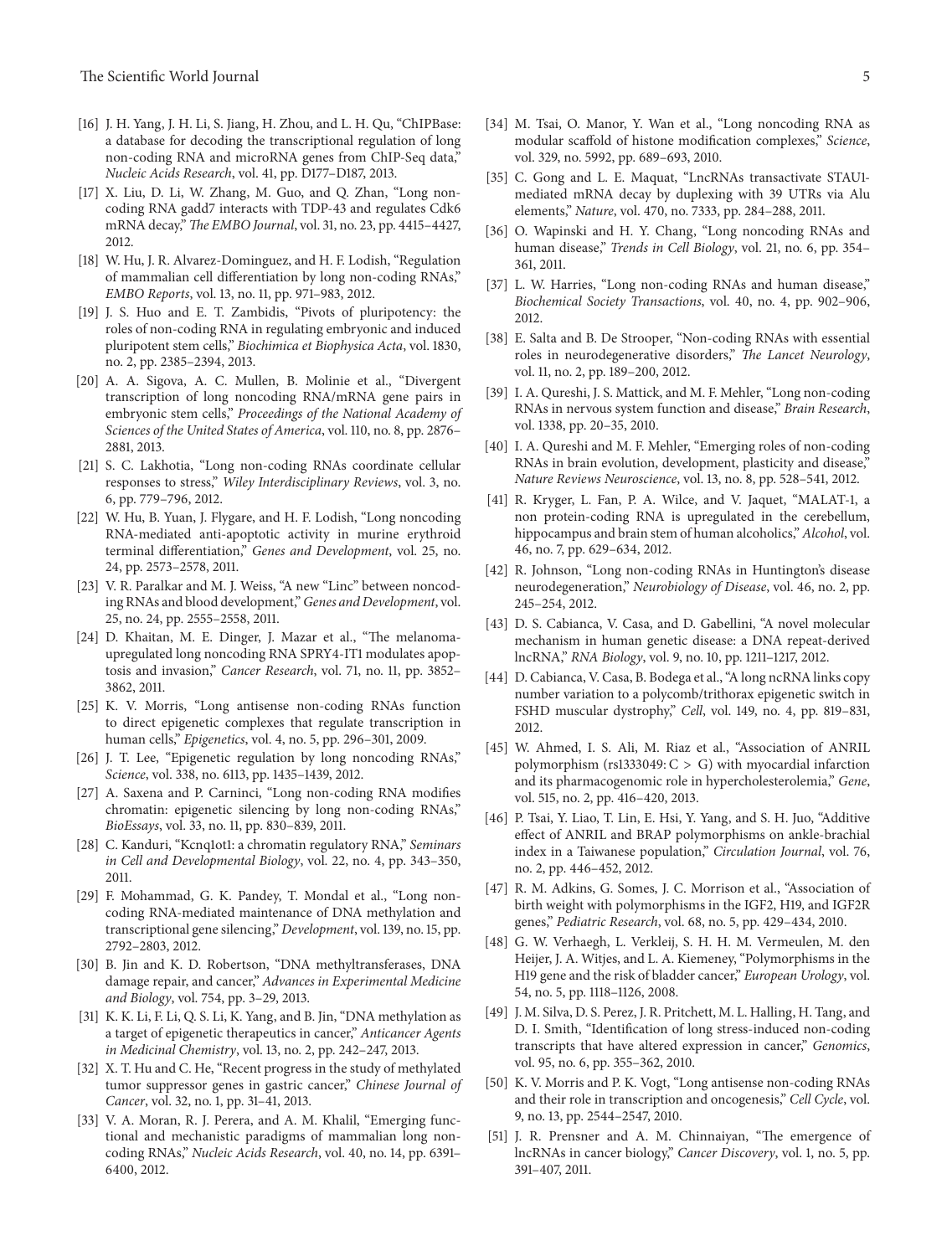- [52] E. A. Gibb, C. J. Brown, and W. L. Lam, "The functional role of long non-coding RNA in human carcinomas," *Molecular Cancer*, vol. 10, article 38, 2011.
- [53] F. Yang, F. Yi, Z. Zheng et al., "Characterization of a carcinogenesis-associated long non-coding RNA," *RNA Biology*, vol. 9, no. 1, pp. 110–116, 2012.
- [54] M. Kitagawa, Y. Kotake, and T. Ohhata, "Long non-coding RNAs involved in cancer development and cell fate determination," *Current Drug Targets*, vol. 13, no. 13, pp. 1616–1621, 2012.
- <span id="page-5-0"></span>[55] N. Hauptman and D. Glavac, "Long non-coding RNA in cancer," *International Journal of Molecular Sciences*, vol. 14, no. 3, pp. 4655–4669, 2013.
- <span id="page-5-1"></span>[56] L. Han, K. Zhang, Z. Shi et al., "LncRNA profile of glioblastoma reveals the potential role of lncRNAs in contributing to glioblastoma pathogenesis," *International Journal of Oncology*, vol. 40, no. 6, pp. 2004–2012, 2012.
- <span id="page-5-2"></span>[57] X. Zhang, S. Sun, J. K. Pu et al., "Long non-coding RNA expression profiles predict clinical phenotypes in glioma," *Neurobiology of Disease*, vol. 48, no. 1, pp. 1–8, 2012.
- <span id="page-5-3"></span>[58] K. S. Enfield, L. A. Pikor, V. D. Martinez, and W. L. Lam, "Mechanistic roles of noncoding RNAs in lung cancer biology and their clinical implications," *Genetics Research International*, vol. 2012, Article ID 737416, 16 pages, 2012.
- <span id="page-5-4"></span>[59] H. Piao and L. Ma, "Non-coding RNAs as regulators of mammary development and breast cancer," *Journal of Mammary Gland Biology and Neoplasia*, vol. 17, no. 1, pp. 33–42, 2012.
- <span id="page-5-5"></span>[60] F. Yang, L. Zhang, X. Huo et al., "Long noncoding RNA high expression in hepatocellular carcinoma facilitates tumor growth through enhancer of zeste homolog 2 in humans," *Hepatology*, vol. 54, no. 5, pp. 1679–1689, 2011.
- <span id="page-5-6"></span>[61] X. Zhang, R. Gejman, A. Mahta et al., "Maternally expressed gene 3, an imprinted noncoding RNA gene, is associated with meningioma pathogenesis and progression," *Cancer Research*, vol. 70, no. 6, pp. 2350–2358, 2010.
- <span id="page-5-7"></span>[62] L. Ying, Y. Huang, H. Chen et al., "Downregulated MEG3 activates autophagy and increases cell proliferation in bladder cancer," *Molecular BioSystems*, vol. 9, no. 3, pp. 407–411, 2013.
- <span id="page-5-8"></span>[63] O. Dereure, "Role of non-coding RNA ANRIL in the genesis of plexiform neurofibromas in neurofibromatosis type 1," *Annales de Dermatologie et de Venereologie*, vol. 139, no. 5, pp. 421–422, 2012.
- <span id="page-5-9"></span>[64] Y. Kotake, T. Nakagawa, K. Kitagawa et al., "Long non-coding RNA ANRIL is required for the PRC2 recruitment to and silencing of p15 INK4B tumor suppressor gene," *Oncogene*, vol. 30, no. 16, pp. 1956–1962, 2011.
- <span id="page-5-10"></span>[65] G. Wan, R. Mathur, X. Hu et al., "Long non-coding RNA ANRIL (CDKN2B-AS) is induced by the ATM-E2F1 signaling pathway," *Cell Signal*, vol. 25, no. 5, pp. 1086–1095, 2013.
- <span id="page-5-11"></span>[66] W. P. Tsang, E. K. O. Ng, S. S. M. Ng et al., "Oncofetal H19 derived miR-675 regulates tumor suppressor RB in human colorectal cancer," *Carcinogenesis*, vol. 31, no. 3, pp. 350–358, 2010.
- <span id="page-5-12"></span>[67] F. Yang, J. Bi, X. Xue et al., "Up-regulated long non-coding RNA H19 contributes to proliferation of gastric cancer cells," *FEBS Journal*, vol. 279, no. 17, pp. 3159–3165, 2012.
- <span id="page-5-13"></span>[68] M. Luo, Z. Li, W. Wang, Y. Zeng, Z. Liu, and J. Qiu, "Long non-coding RNA H19 increases bladder cancer metastasis by associating with EZH2 and inhibiting E-cadherin expression," *Cancer Letters*, vol. 333, no. 2, pp. 213–221, 2013.
- <span id="page-5-14"></span>[69] R. A. Gupta, N. Shah, K. C. Wang et al., "Long non-coding RNA HOTAIR reprograms chromatin state to promote cancer metastasis," *Nature*, vol. 464, no. 7291, pp. 1071–1076, 2010.
- <span id="page-5-15"></span>[70] Y. Nie, X. Liu, S. Qu, E. Song, H. Zou, and C. Gong, "Long noncoding RNA HOTAIR is an independent prognostic marker for nasopharyngeal carcinoma progression and survival," *Cancer Science*, vol. 104, no. 4, pp. 458–464, 2013.
- <span id="page-5-16"></span>[71] M. Ishibashi, R. Kogo, K. Shibata et al., "Clinical significance of the expression of long non-coding RNA HOTAIR in primary hepatocellular carcinoma," *Oncology Reports*, vol. 29, no. 3, pp. 946–950, 2013.
- <span id="page-5-17"></span>[72] K. Tano, R. Mizuno, T. Okada et al., "MALAT-1 enhances cell motility of lung adenocarcinoma cells by influencing the expression of motility-related genes," *FEBS Letters*, vol. 584, no. 22, pp. 4575–4580, 2010.
- <span id="page-5-18"></span>[73] C. Xu, M. Yang, J. Tian, X. Wang, and Z. Li, "MALAT-1: a long non-coding RNA and its important 3' end functional motif in colorectal cancer metastasis," *International Journal of Oncology*, vol. 39, no. 1, pp. 169–175, 2011.
- <span id="page-5-19"></span>[74] L. Ying, Q. Chen, Y. Wang, Z. Zhou, Y. Huang, and F. Qiu, "Upregulated MALAT-1 contributes to bladder cancer cell migration by inducing epithelial-to-mesenchymal transition," *Molecular BioSystems*, vol. 8, no. 9, pp. 2289–2294, 2012.
- <span id="page-5-20"></span>[75] M. Lai, Z. Yang, L. Zhou et al., "Long non-coding RNA MALAT-1 overexpression predicts tumor recurrence of hepatocellular carcinoma after liver transplantation," *Medical Oncology*, vol. 29, no. 3, pp. 1810–1816, 2012.
- <span id="page-5-21"></span>[76] K. Panzitt, M. M. O. Tschernatsch, C. Guelly et al., "Characterization of HULC, a novel gene with striking up-regulation in hepatocellular carcinoma, as noncoding RNA," *Gastroenterology*, vol. 132, no. 1, pp. 330–342, 2007.
- <span id="page-5-22"></span>[77] J. Wang, X. Liu, H. Wu et al., "CREB up-regulates long non-coding RNA, HULC expression through interaction with microRNA-372 in liver cancer," *Nucleic Acids Research*, vol. 38, no. 16, pp. 5366–5383, 2010.
- <span id="page-5-23"></span>[78] F. Wang, X. Li, X. Xie, L. Zhao, and W. Chen, "UCA1, a nonprotein-coding RNA up-regulated in bladder carcinoma and embryo, influencing cell growth and promoting invasion," *FEBS Letters*, vol. 582, no. 13, pp. 1919–1927, 2008.
- <span id="page-5-24"></span>[79] C. Yang, X. Li, Y. Wang, L. Zhao, and W. Chen, "Long noncoding RNA UCA1 regulated cell cycle distribution via CREB through PI3-K dependent pathway in bladder carcinoma cells," *Gene*, vol. 496, no. 1, pp. 8–16, 2012.
- <span id="page-5-25"></span>[80] Y. Wang, W. Chen, C. Yang et al., "Long non-coding RNA UCA1a (CUDR) promotes proliferation and tumorigenesis of bladder cancer," *International Journal of Oncology*, vol. 41, no. 1, pp. 276–284, 2012.
- <span id="page-5-26"></span>[81] K. Augoff, B. McCue, E. F. Plow, and K. Sossey-Alaoui, "MiR-31 and its host gene lncRNA LOC554202 are regulated by promoter hypermethylation in triple-negative breast cancer," *Molecular Cancer*, vol. 11, article 5, 2012.
- <span id="page-5-27"></span>[82] B. C. Ellis, P. L. Molloy, and L. D. Graham, "CRNDE: a long non-coding RNA involved in cancer, neurobiology, and development," *Frontiers in Genetics*, vol. 3, article 270, 2012.
- <span id="page-5-28"></span>[83] W. Wu, T. D. Bhagat, X. Yang et al., "Hypomethylation of noncoding DNA regions and overexpression of the long noncoding RNA, AFAP1-AS1, in Barrett's esophagus and esophageal adenocarcinoma," *Gastroenterology*, vol. 144, no. 5, pp. 956.e4– 966.e4, 2013.
- <span id="page-5-29"></span>[84] G. Jin, J. Sun, S. D. Isaacs et al., "Human polymorphisms at long non-coding RNAs (lncRNAs) and association with prostate cancer risk," *Carcinogenesis*, vol. 32, no. 11, pp. 1655–1659, 2011.
- <span id="page-5-30"></span>[85] X. Fu, L. Ravindranath, N. Tran, G. Petrovics, and S. Srivastava, "Regulation of apoptosis by a prostate-specific and prostate